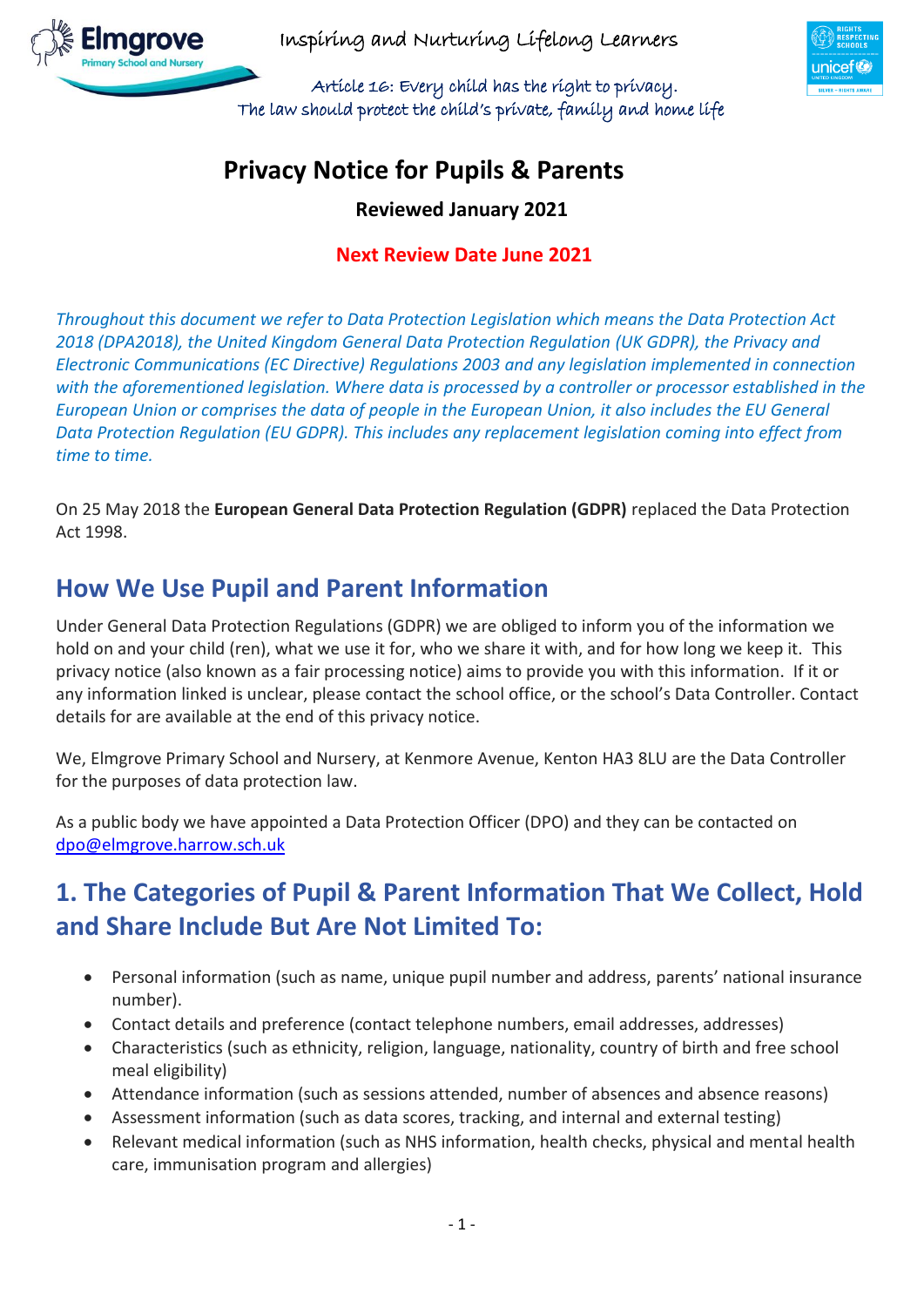



#### Article 16: Every child has the right to privacy. The law should protect the child's private, family and home life

- Special educational needs information (such as EHCP's, applications for support, care or support plans)
- Safeguarding information
- Exclusion information
- Behavioural information
- Photographs (for internal safeguarding & security purposes, school newsletters, media and promotional purposes).
- CCTV images

maro

• Payment details

We may also hold data about pupils that we have received from other organisations, including other schools, local authorities and the Department for Education.

# **2. Why We Collect and Use This Information**

We use the pupil and parent data:

- To support pupil learning
- To monitor and report on pupil progress
- To provide appropriate pastoral and medical care
- For safeguarding and pupil welfare purposes
- Administer admissions waiting lists
- For research purposes
- To inform you about events and other things happening in the school
- To assess the quality of our services
- To comply with the law regarding data sharing

# **3. The Lawful Basis on Which We Use This Information**

Our lawful basis for collecting and processing pupil information is defined under Article 6, and the following sub-paragraphs in the GDPR apply:

- (a) Data subject gives consent for one or more specific purposes.
- (b) Processing is necessary to comply with the legal obligations of the controller.
- (c) Processing is necessary to protect the vital interests of the data subject.

(d) Processing is necessary for tasks in the public interest or exercise of authority vested in the controller (the provision of education).

Our lawful basis for collecting and processing pupil information is also further defined under Article 9, in that some of the information we process is deemed to be sensitive, or special, information and the following sub-paragraphs in the GDPR apply:

(a) The data subject has given explicit consent.

(b) It is necessary to fulfil the obligations of controller or of data subject.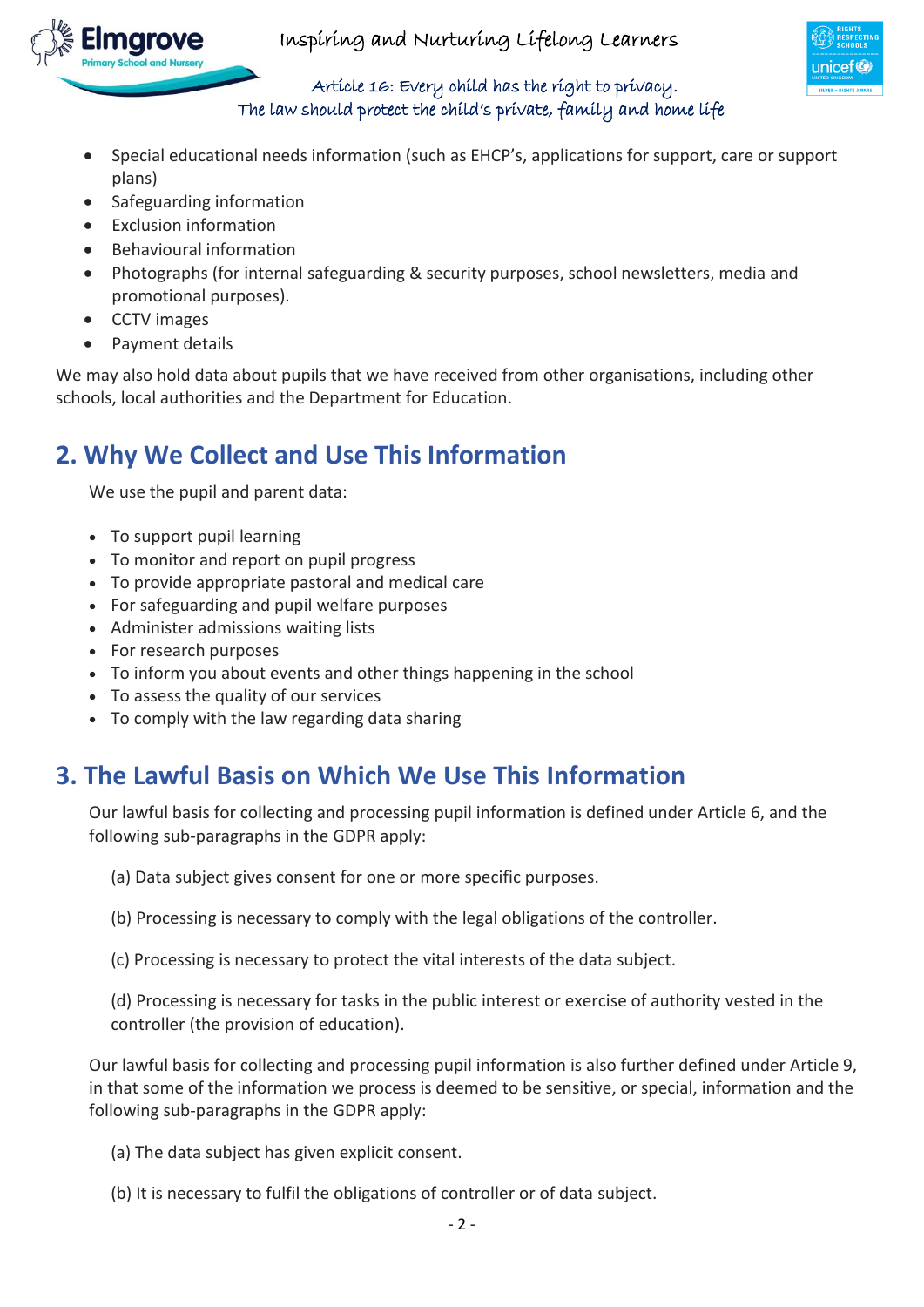



 Article 16: Every child has the right to privacy. The law should protect the child's private, family and home life

(c) It is necessary to protect the vital interests of the data subject.

(d) Processing is carried out by a foundation or not-for-profit organisation (includes religious, political or philosophical organisations and trade unions)

- (e) Reasons of public interest in the area of public health
- (f) It is in the public interest

A full breakdown of the information we collect on pupils can be requested from the school office.

Where we have obtained consent to use pupils' personal data, this consent can be withdrawn at any time. We will make this clear when we ask for consent, and explain how consent can be withdrawn.

Some of the reasons listed above for collecting and using pupils' personal data overlap, and there may be several grounds which justify our use of this data.

An example of how we use the information you provide is:

The submission of the school census returns, including a set of named pupil records, is a statutory requirement on schools under Section 537A of the Education Act 1996.

Putting the school census on a statutory basis:

- Means that schools do not need to obtain parental or pupil consent to the provision of information
- Ensures schools are protected from any legal challenge that they are breaching a duty of confidence to pupils
- Helps to ensure that returns are completed by schools

# **4. Collecting Pupil Information**

Whilst the majority of pupil information you provide to us is mandatory, some of it is provided to us on a voluntary basis. In order to comply with the General Data Protection Regulation, we will inform you whether you are required to provide certain pupil information to us or if you have a choice in this. Where we have obtained consent to use pupils' personal data, this consent can be withdrawn at any time. We will make this clear when we ask for consent, and explain how consent can be withdrawn.

## **5. Storing Pupil Data**

We hold pupil data whilst the child remains at Elmgrove Primary School and Nursery. The file will follow the pupil when he / she leave Elmgrove. However, where there is a legal obligation to retain the information beyond that period, it will be retained in line with our retention policy.

We have data protection policies and procedures in place, including strong organisational and technical measures, which are regularly reviewed.

## **6. Who We Share Pupil Information With**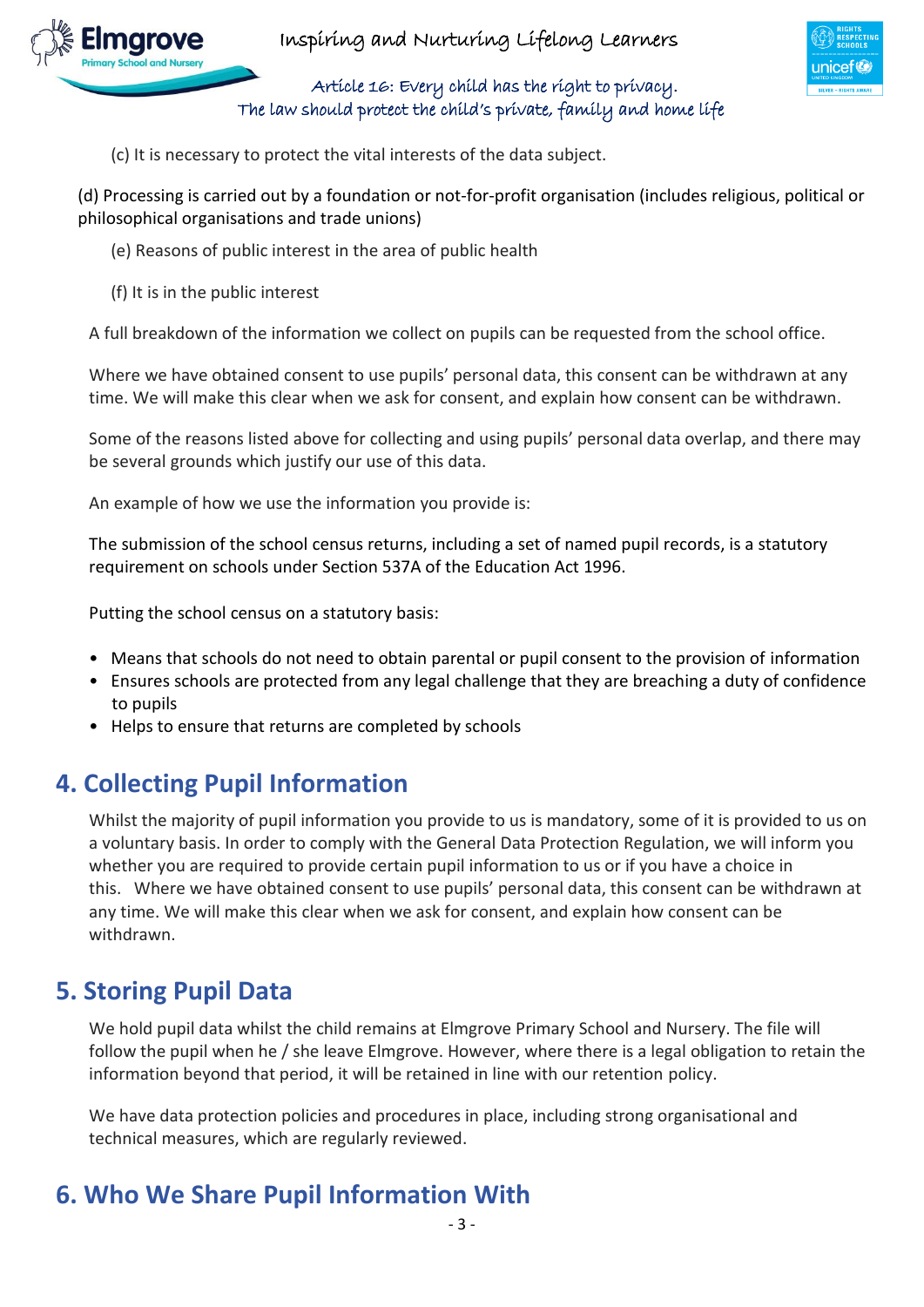



#### Article 16: Every child has the right to privacy. The law should protect the child's private, family and home life

We routinely share pupil information with appropriate third parties, including:

- Our local authority to meet our legal obligations to share certain information with it, such as safeguarding concerns and exclusions
- The Department for Education
- The pupil's family and representatives
- Educators and examining bodies
- Ofsted
- Suppliers and service providers to enable them to provide the service we have contracted them for
- Financial organisations
- Central and local government
- Our auditors
- Survey and research organisations
- Health authorities
- Security organisations
- Health and social welfare organisations
- Professional advisers and consultants
- Charities and voluntary organisations
- Police forces, courts, tribunals
- Professional bodies
- schools that the pupil's attend after leaving us

Where we transfer personal data to a country or territory outside the European Economic Area, we will do so in accordance with data protection law.

## **7. Why We Share Pupil Information**

We do not share information about our pupils with anyone without consent unless the law and our policies allow us to do so.

We share pupils' data with the Department for Education (DfE) on a statutory basis. This data sharing underpins school funding and educational attainment policy and monitoring.

We are required to share information about our pupils with our local authority (LA) and the Department for Education (DfE) under section 3 of The Education (Information About Individual Pupils) (England) Regulations 2013.

## **8. Data Collection Requirements**

To find out more about the data collection requirements placed on us by the Department for Education (for example; via the school census) go to [https://www.gov.uk/education/data-collection](https://www.gov.uk/education/data-collection-and-censuses-for-schools)[and-censuses-for-schools](https://www.gov.uk/education/data-collection-and-censuses-for-schools)

## **9. The National Pupil Database (NPD)**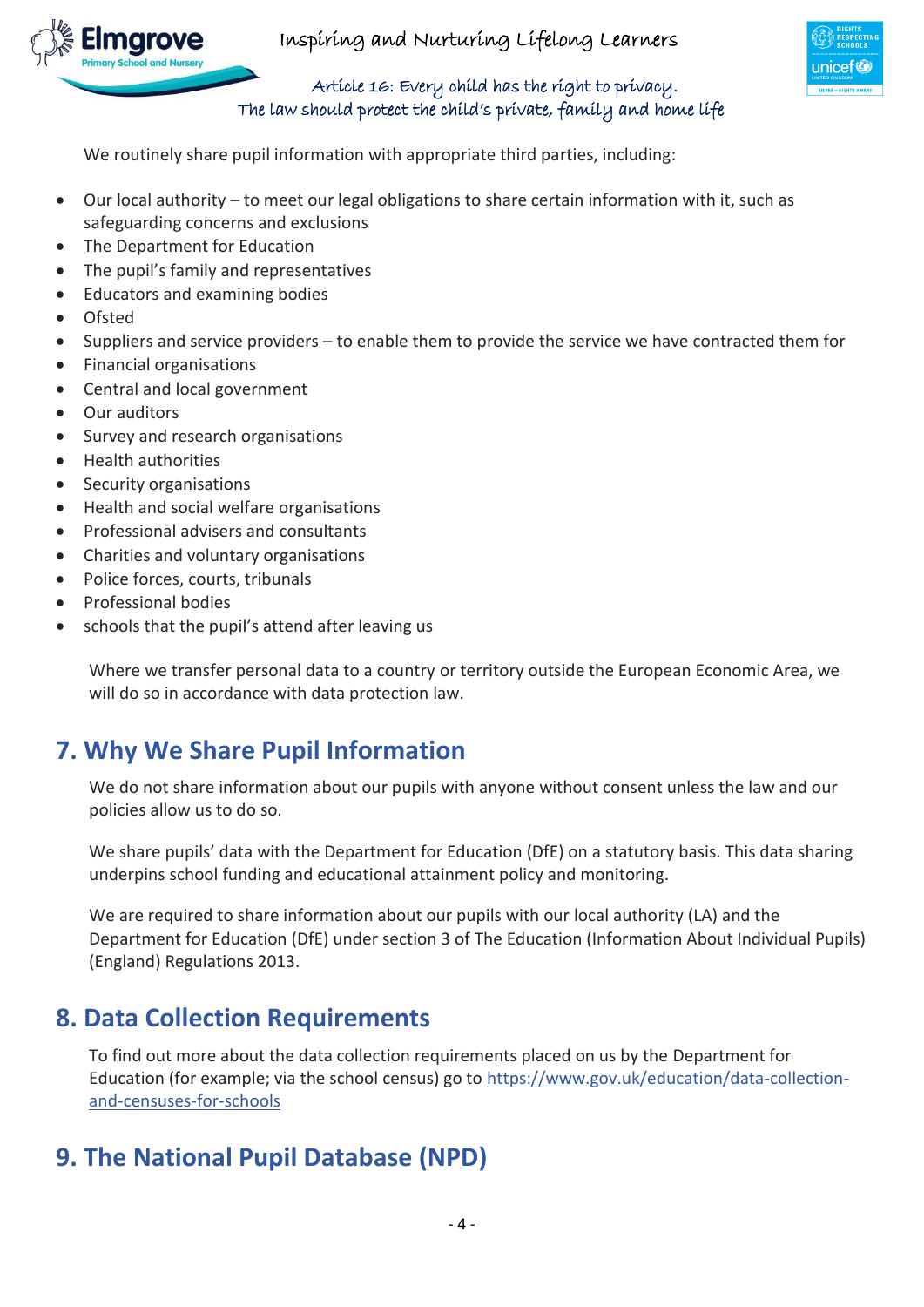



#### Article 16: Every child has the right to privacy. The law should protect the child's private, family and home life

The NPD is owned and managed by the Department for Education and contains information about pupils in schools in England. It provides invaluable evidence on educational performance to inform independent research, as well as studies commissioned by the Department. It is held in electronic format for statistical purposes. This information is securely collected from a range of sources including schools, local authorities and awarding bodies.

We are required by law, to provide information about our pupils to the DfE as part of statutory data collections such as the school census and early years' census. Some of this information is then stored in the NPD. The law that allows this is the Education (Information About Individual Pupils) (England) Regulations 2013.

To find out more about the NPD, go to [https://www.gov.uk/government/publications/national-pupil](https://www.gov.uk/government/publications/national-pupil-database-user-guide-and-supporting-information)[database-user-guide-and-supporting-information.](https://www.gov.uk/government/publications/national-pupil-database-user-guide-and-supporting-information)

The department may share information about our pupils from the NPD with third parties who promote the education or well-being of children in England by:

- Conducting research or analysis
- Producing statistics
- Providing information, advice or guidance

The Department has robust processes in place to ensure the confidentiality of our data is maintained and there are stringent controls in place regarding access and use of the data. Decisions on whether DfE releases data to third parties are subject to a strict approval process and based on a detailed assessment of:

- Who is requesting the data
- The purpose for which it is required
- The level and sensitivity of data requested: and
- The arrangements in place to store and handle the data

To be granted access to pupil information, organisations must comply with strict terms and conditions covering the confidentiality and handling of the data, security arrangements and retention and use of the data.

For more information about the department's data sharing process, please visit: <https://www.gov.uk/data-protection-how-we-collect-and-share-research-data>

For information about which organisations the department has provided pupil information, (and for which project), please visit the following website: <https://www.gov.uk/government/publications/national-pupil-database-requests-received>

To contact DfE: <https://www.gov.uk/contact-dfe>

# **10. Requesting Access to Your Personal Data and Your Data Protection Rights**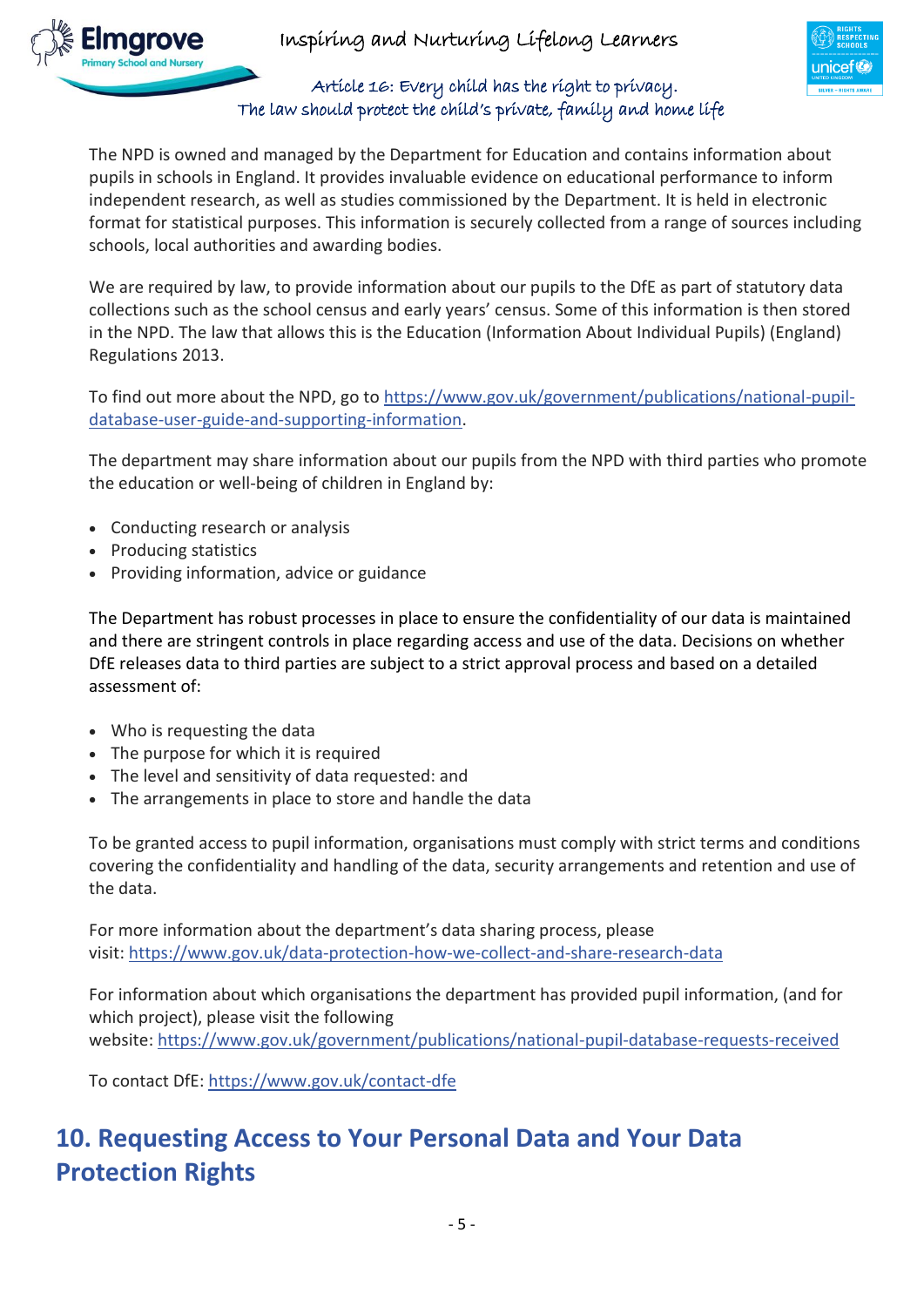





#### Article 16: Every child has the right to privacy. The law should protect the child's private, family and home life

Under data protection legislation, parents and pupils have the right to request access to information about them that we hold, through a Subject Access Request.

Parents/carers can make a request with respect to their child's data where the child is not considered mature enough to understand their rights over their own data (usually under the age of 12), or where the child has provided consent.

Parents also have the right to make a subject access request with respect to any personal data the school holds about them.

If you make a subject access request, and if we do hold information about you or your child, we will:

- Give you a description of it
- Tell you why we are holding and processing it, and how long we will keep it for
- Explain where we got it from, if not from you or your child
- Tell you who it has been, or will be, shared with
- Let you know whether any automated decision-making is being applied to the data, and any consequences of this
- Give you a copy of the information in an intelligible form

Individuals also have the right for their personal information to be transmitted electronically to another organisation in certain circumstances.

If you would like to make a request please contact our data protection officer. Alison Jones [dpo@elmgrove.harrow.sch.uk](mailto:dpo@elmgrove.harrow.sch.uk)

Parents/carers also have a legal right to access to their child's educational record. To request access, please contac[t office@elmgrove.harrow.sch.uk](mailto:office@elmgrove.harrow.sch.uk) for attention of Miss S Neary, Headteacher.

You also have the right to:

- object to processing of personal data that is likely to cause, or is causing, damage or distress
- prevent processing for the purpose of direct marketing
- object to decisions being taken by automated means
- in certain circumstances, have inaccurate personal data rectified, blocked, erased or destroyed; and
- claim compensation for damages caused by a breach of the Data Protection regulations

### **11. Complaints**

We take any complaints about our collection and use of personal information very seriously.

If you think that our collection or use of personal information is unfair, misleading or inappropriate, or have any other concern about our data processing, please raise this with us in the first instance.

To make a complaint, please contact our data protection officer via email: [dpo@elmgrove.harrow.sch.uk](mailto:dpo@elmgrove.harrow.sch.uk)